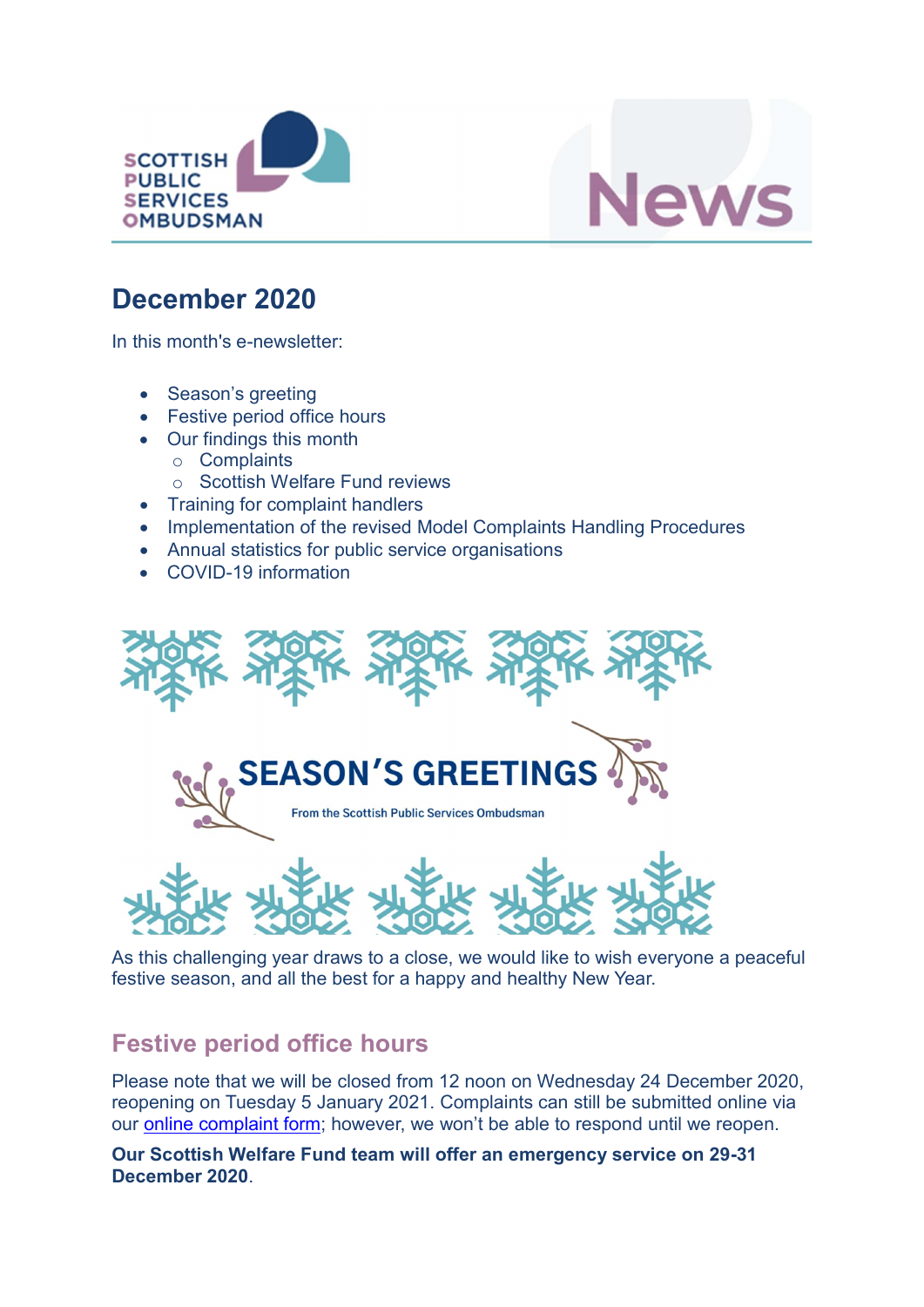# Our findings

#### **Complaints**

This month we:

- published 34 decision reports available here
- upheld 20 complaints in full or part
- made 32 recommendations for learning and improvement.

#### Learning points

This month we are publishing a number of cases relating to the standard of recordkeeping and procedures for documentation.

 201902465 – we found that the board's record-keeping was unreasonable and not of the required standard in relation to the assessment and prevention of a patient's fall.

The falls risk assessment was completed within the stipulated policy timescale of 24 hours from admission. However, the decision not to do this during the immediate admission had been taken by a student nurse without oversight from a registered nurse.

Also, the incident report of the fall lacked clarity and consistency. The incident was initially mis-categorised as 'minor' and was not updated to 'serious' when the fracture was diagnosed. This meant the relevant escalation and review were not triggered.

The board indicated that a review had subsequently taken place, but we saw no evidence of this nor of the learning and improvement from it. The adverse event review findings were not shared or discussed with the complainant as they should have been, in keeping with national Being Open in NHS Scotland guidance.

We asked the board to review their record-keeping and their procedures to ensure accurate reporting and appropriate review and investigation.

- $\bullet$  201900907 we found that the board had not documented a clear care plan to manage the complainant's persistent and unresolved pain. Had there been one, this may have led to an escalation from nursing to medical staff and a review of the patient's pain and may have expedited further tests. In our recommendations we highlighted documentation should also provide adequate reflection of clinical examination, review of observations, possible diagnosis, and plan of management.
- In case 201809611, we found that the authority failed to reasonably record and communicate their decision to ban a customer from their services. In relation to this, we would highlight information in the revised Model Complaints Handling Procedure (MCHP) under the chapter 'Expected behaviour' (in Part 1 of the MCHP). Accordingly, we advised the authority to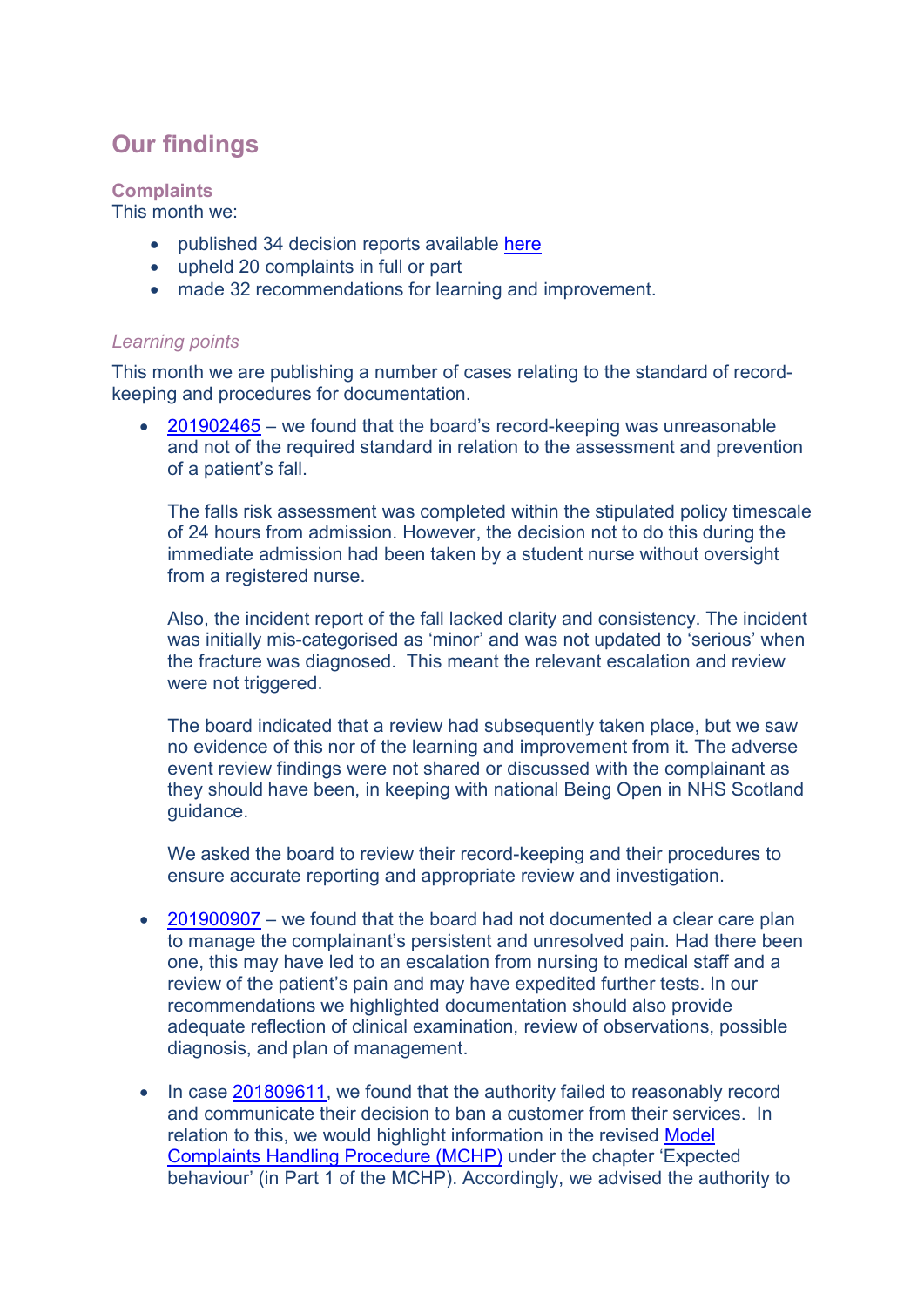ensure a detailed procedure for dealing with problem behavior is in place and staff are supported in using this.

Scottish Welfare Fund reviews

#### **Statistics**

During November we:

- responded to 96 enquiries
- made 80 decisions
	- o 15 community care grants
	- o 44 crisis grants
	- o 21 self-isolation support grants
- upheld six (40%) of the community care grant decisions determined, seven (16%) of the crisis grant decisions and seven (33%) of the self-isolation support grant decisions.
- signposted an additional 99 applicants to other sources of assistance, 19 of whom raised accessibility issues which concerned getting in touch with their local council. In addition to the above, we provided general advice to local authorities on 16 occasions throughout the month.

#### Case studies: Self-isolation support grant

Last month we shared some of the initial self-isolation support (SIS) grant decisions we made. SIS is a new grant aimed at providing one-off assistance to those on a low income who have been asked to self-isolate by the Test and Protect (T&P) service; and are in employment but can't work from home so would face a loss of income.

In recent weeks we have observed issues arising from T&P and the Protect Scotland app which have impacted directly on whether applicants have been deemed to meet the eligibility criteria. It was also brought to our attention that no mechanism had been established for customers to complain about the service they had received from T&P. Our colleagues in SPSO's Information, Standards and Engagement team have since followed this up with NHS National Services Scotland to ensure that the required complaint handling procedures are in place.

The following case summaries highlight recent issue in relation to self-isolation support grant applications:

 In one case, C, a taxi driver, applied for a self-isolation support grant after they were alerted by the Protect Scotland app that one of their passengers had tested positive for COVID19, and so were asked to self-isolate.

The council declined C's original grant application as they did not find C on the T&P service's daily list of 'close contacts' of COVID-patients and therefore assessed C did not meet the eligibility criteria for the grant. In our review we were able to establish that C did not appear on the list because the passenger did not know C's name and it was therefore impossible to add C to the T&P system. When we asked T&P for a general view of whether someone in C's situation should legitimately be self-isolating as per their guidelines, we were told that they should.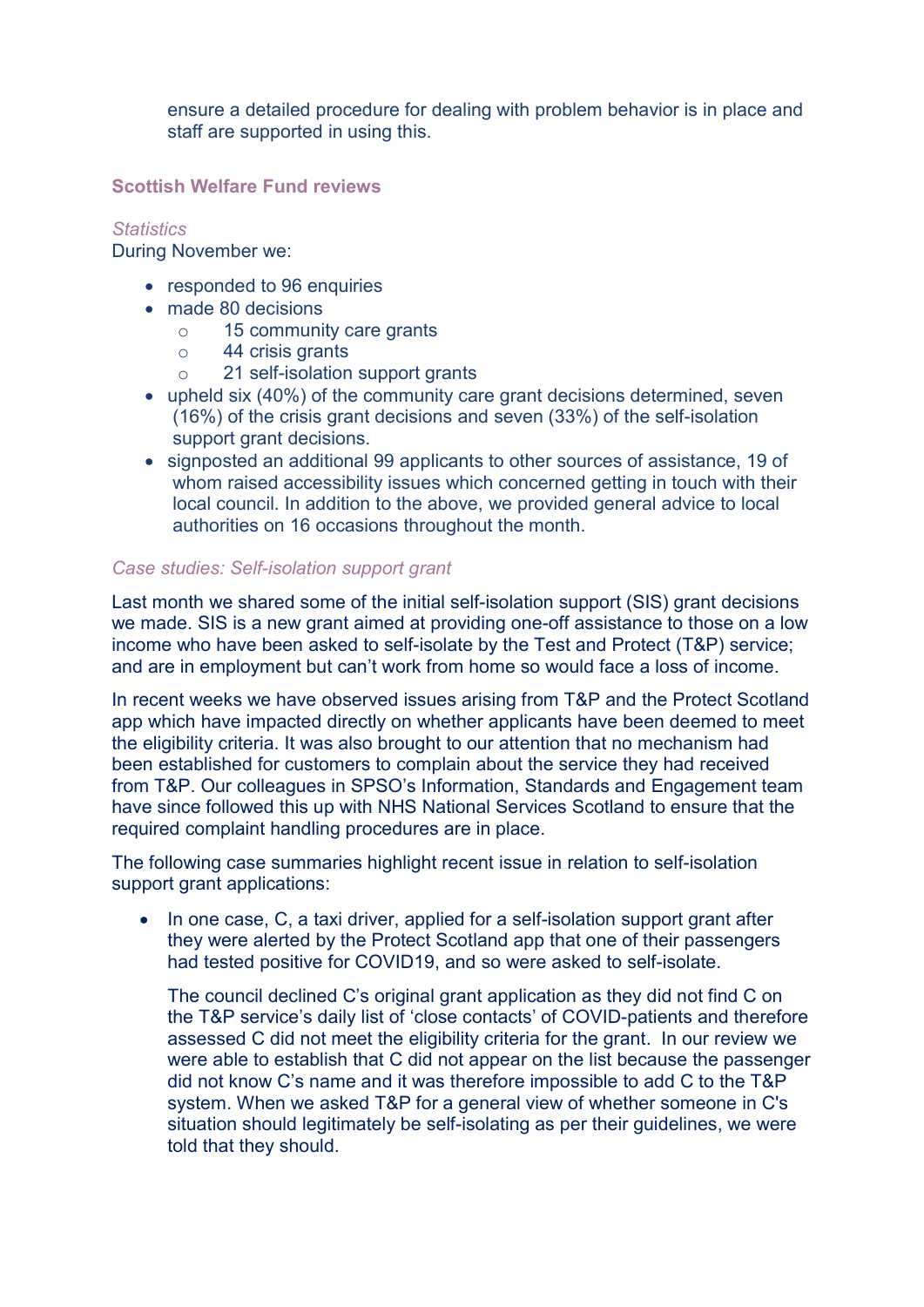On the basis of the available information, we concluded that, on balance and in line with section 4.20 of the guidance, the applicant would have met the eligibility criteria, had there not been issues with T&P and the Protect Scotland app. As such, we changed the council's decision; however, we were not critical of the their decision as they had followed the guidance.

• In a second case, the applicant's details also did not appear on the daily list sent to a council, detailing people who had been told to self-isolate. It transpired that this was due to the fact that C had not consented to the sharing of their data. However, even after they phoned T&P to change their consent, this information did not filter through to the council.

In our review we were able to verify that C appeared on the T&P database and that their reference number was valid. On this basis we changed the council's decision and recorded this under "new information". This was because we considered that the council made reasonable attempts to verify the information themselves and should not be criticised for the issues associated with T&P.

Further examples can be found in the searchable directory on our website under the title self-isolation support grant.

# Training for complaint handlers

We are pleased to be able to offer a new online modular Complaints Investigation Skills course, available to book from January 2021. This will be aimed at staff who investigate complaints at Stage 2 of the Model Complaints Handling Procedure and will cover:

- investigation preparation and planning
- evaluating evidence
- making and communicating decisions
- sharing the learning from complaints.

For more information about course content and costs, please email: training@spso.gov.scot

### Implementation of the revised Model Complaints Handling **Procedure**

The revised Model Complaints Handling Procedure (MCHP) was published 31 January 2020 under section 16B(5) of the Scottish Public Services Ombudsman Act 2002. Following a review of the original MCHPs and a sector-wide consultation, it was updated to:

- standardise the core text across all of Scotland's public services (to remove minor inconsistencies in how the MCHP operates within different sectors), while retaining individualised sector-specific content and examples in each version
- take account of feedback on complaints handling from public sector **organisations**
- address issues identified through SPSO's investigation of complaints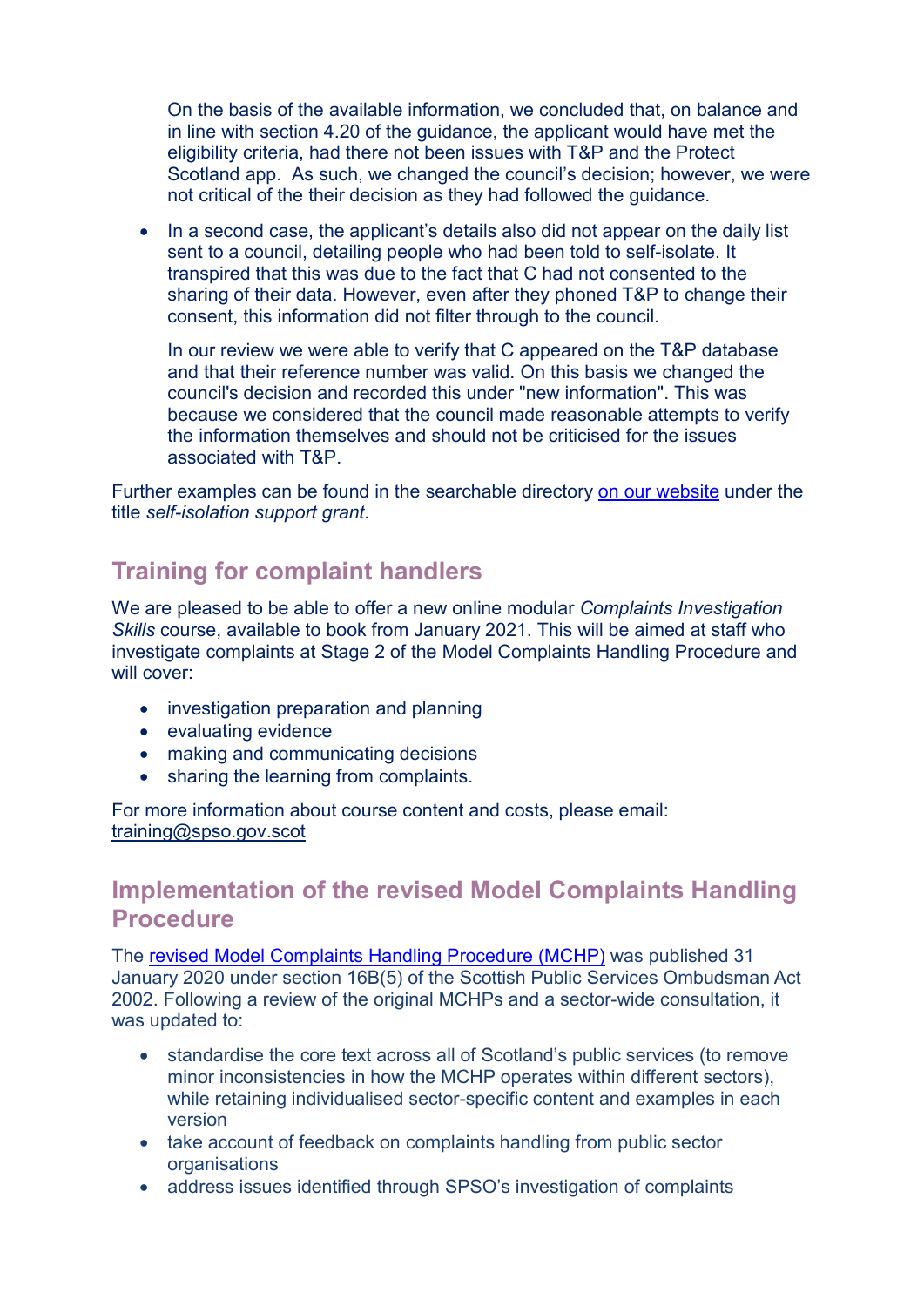• incorporate good practice in relation to using alternative resolution approaches, promoting positive complaint behaviours and improving access to complaints for vulnerable groups.

To allow for sufficient time to update procedures, the Ombudsman advised that public bodies may implement the revised MCHP at any time over the business year, but with full implementation required by no later than 1 April 2021. As a reminder, under the SPSO Act 2002 all organisations are required to comply with the MCHP.

Thank you to those organisations that have now implemented the revised model, and to those that have contacted us for advice and support as they move towards full implementation by April 2021. Once implemented, organisations should have appropriate self-assessment arrangements in place to provide assurance that complaints are handled in accordance with the MCHP, and to track performance as required of the MCHP.

We encourage you to contact our Complaints Standards staff for advice and guidance as your organisation prepares for implementation, by phone 0131 297 4814 or email csa@spso.gov.scot

### Annual statistics for public service organisations

We have published annual complaints statistics for 2019—20 for individual public bodies on our website. These give insight into service issues that the people have complained to us about, and we hope this information will be used by organisations in tandem with their own complaints performance data to build a picture of what drives dissatisfaction and whether there are systemic changes that can be made to improve the service.

The organisational statistics can be found in the drop-down menu on our 2019-20 Statistics page.

## COVID-19 information

Our service provision during the COVID-19 pandemic has not changed over the last few months. We continue to monitor and follow the latest Scottish Government and NHS Inform guidelines.

Please read our website for more service information, such as operating hours of our Freephone advice line.

We also have detailed information for public service organisations looking for advice on complaints handling during the pandemic. If you are experiencing particular difficulties or issues please contact us directly on csa@spso.gov.scot.

# And finally

Rosemary Agnew, the Ombudsman, would like to thank everyone for their patience over the last ten months - complainants and Scottish public bodies - and express her